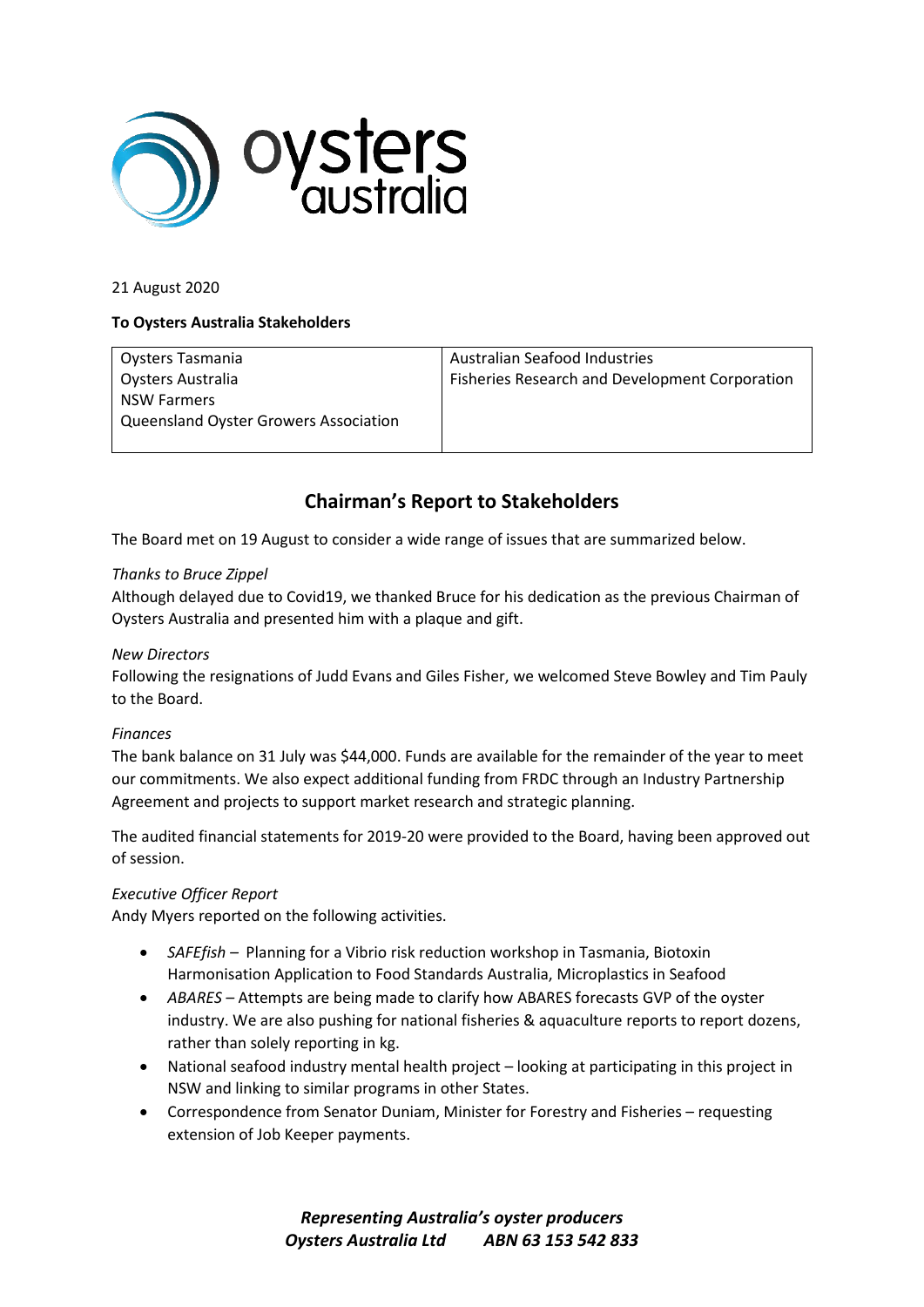# *Market Development with Seafood Industry Australia (SIA)*

The Commonwealth grant of \$4million to SIA for the "Eat Seafood, Australia" campaign will be an enormous boost to industry. Oysters Australia has actively engaged with SIA to build on the work we did with Brand Council and ensure we can gain maximum value from the national campaign. We were fortunate to have Veronica Papacosta (CEO, SIA) join the meeting. Her key messages were:

- A market strategy company has been selected through an EoI process.
- The aim is to develop an "Australian seafood" brand under which all seafood sectors can operate.
- It is intended to build a framework that can be supported in future with industry funds.
- Cash spent on delivery will be maximised, while design and admin costs will be limited.
- Funds will not be distributed to individual sectors.

Much more information will be provided in the near future.

# *Strategic Planning*

The results of the survey conducted earlier in the year have been collated. The report has been distributed through the States along with a request for additional input. Zoom meetings are planned for NSW, Tasmania and South Australia in early September. Other States are invited to attend one of the meetings (contact Andy if interested)

# *Country of Origin Labelling (CoOL)*

Country of origin labelling is currently mandatory in retail, but not in food service. There is currently a review into this legislation presenting an opportunity to close this loophole. A resolution was passed supporting CoOL, and a letter from Oysters Australia outlining this position will be submitted to the review.

# *Commonwealth AQUPLAN*

The Commonwealth Department of Agriculture, Water and Environment (DAWE) has embarked on a task to build a new, five year AQUAPLAN to follow on from a similar plan that finished in 2019. AQUAPLAN is Australia's national strategic plan for *aquatic animal health*. It represents a shared strategic approach to aquatic animal health that addresses the common goals and priorities of industries and governments.

It is now time for industry input to the plan. Documentation has been provided to State executive officers for use by those who wish to contribute.

# *National Aquaculture Council*

Oysters Australia is currently a non-financial member of NAC. Using FRDC funds, a consultant has been selected by NAC to review its future direction and method of operation. We will reconsider our membership status with NAC once the review is concluded. Meanwhile, some readers may be contacted for their opinions.

# *Research and Development*

The Board approved a project proposal from ASI Pty Ltd entitled *South Australian mortality trials.*  The project will run for four years at a cost of \$332,000. The objectives are:

- 1. To increase the rate of genetic gains for SA survival
- 2. To investigate the relationship between environmental data and mortalities
- 3. To use the data generated to inform ASI and commercial breeding decisions
- 4. To develop industry agreed medium/long term breeding targets for SA survival

*Representing Australia's oyster producers Oysters Australia Ltd ABN 63 153 542 833*